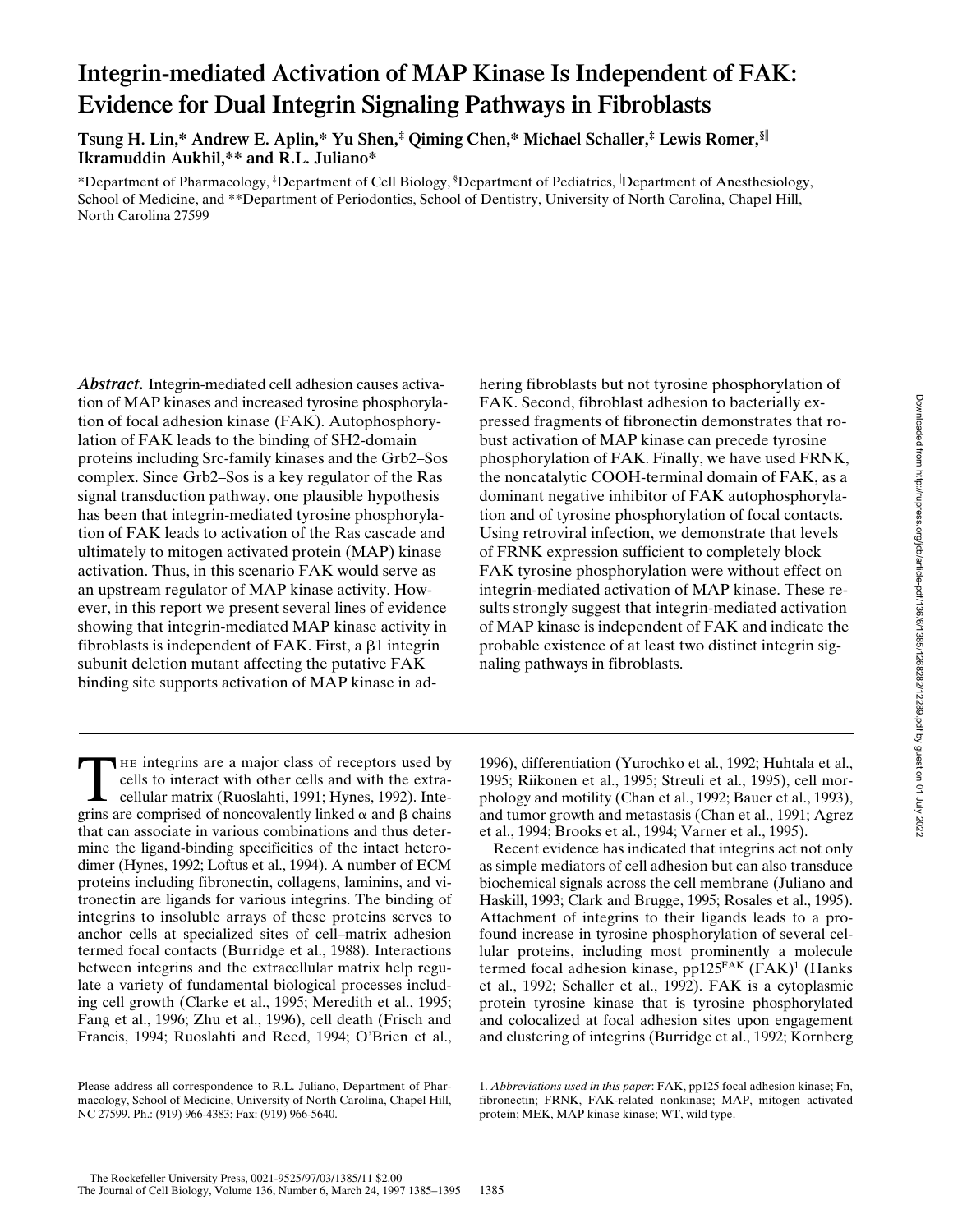et al., 1992; Romer et al., 1994). FAK can also be tyrosine phosphorylated in response to a variety of other stimuli (Zachary et al., 1993; Seckl et al., 1995). The precise mechanism that links integrin clustering to FAK activation remains to be determined; however it is clear that integrinmediated adhesion induces autophosphorylation of FAK predominantly at  $Y^{397}$  (Schaller et al., 1994, 1995). In addition to clustered integrins and FAK, focal contacts contain a number of specialized cytoplasmic proteins, including talin, vinculin,  $\alpha$ -actinin, paxillin, and others, that help to bridge between integrins and actin filaments of the cytoskeleton (Burridge et al., 1988; Parsons, 1996). Focal contacts are also enriched in a variety of signal transducing molecules including Src-family kinases, guanine nucleotide exchange factors, Ras-family proteins, and mitogen activated protein (MAP) kinases, as can be observed by immunostaining for these proteins (Miyamoto et al., 1995; Plopper et al., 1995). This suggests that focal contacts, and possibly other sites of integrin-mediated adhesive interactions, may be important parts of the cellular signal transduction machinery. Tyrosine phosphorylation during integrin-mediated adhesion seems to be prerequisite for focal adhesion formation and actin stress fiber assembly (Burridge et al., 1992; Romer et al., 1994). Recent data indicate, however, that the regulation of cytoskeletal organization and focal adhesion formation is independent of FAK-mediated tyrosine phosphorylation in focal adhesions (Wilson et al., 1995; Gilmore and Romer, 1996). Instead, FAK may be implicated in adhesion-dependent responses to growth factors (Gilmore and Romer, 1996).

The observation that integrin receptor clustering leads to autophosphorylation of a tyrosine kinase has suggested that integrin signaling may resemble the signal transduction pathway initiated by peptide mitogens. In that case, mitogen binding triggers dimerization and autophosphorylation of a receptor tyrosine kinase, binding of adaptor proteins such as Grb2 or Shc, recruitment of guanine nucleotide exchange proteins such as Sos, and subsequent activation of the Ras/Raf/MAP kinase kinase (MEK)/MAP kinase signal transduction cascade (Egan and Weinberg, 1993; Khosravi-Far and Der, 1994). In a somewhat parallel set of events, following FAK autophosphorylation, additional tyrosines are phosphorylated through the action of Src-family kinases that bind to FAK at  $Y^{397}$  via their SH2 domains (Schaller et al., 1994; Calab et al., 1995). This leads to the binding of other SH2 domain proteins such as PI-3 kinase (Bachelot et al., 1996) and the Grb2/Sos complex (Schlaepfer et al., 1994). The binding of Grb2/Sos at  $Y^{925}$  of FAK raises the possibility that FAK activation may be able to trigger the Ras signal transduction cascade (Schlaepfer et al., 1994). Further, several groups have shown that MAP kinases are activated in response to integrinmediated adhesion (Chen et al., 1994; Schlaepfer et al., 1994; Zhu and Assoian, 1995), and we have recently shown that MEK and Raf-1 are also activated in this way (Chen et al., 1996). Other workers have suggested a role for Ras in integrin signaling (Kapron-Bras et al., 1993; Clark and Hynes, 1996). All of the data above suggest a link between integrins, FAK, and the consensus Ras/MAP kinase pathway. However, when we directly tested the relationship of integrin-mediated MAP kinase activation to the Ras pathway, using transfection with dominant negative constructs for that pathway, we found no evidence for Ras involvement (Chen et al., 1996). Thus, we find at least one notable difference in the integrin- and mitogen-mediated pathways leading to MAP kinase activation, with a lack of Ras involvement in the integrin-mediated events.

We have now explored possible relationships between integrin-mediated activation of FAK and of MAP kinase. Our data indicate that integrin-mediated activation of these two kinases represents distinct sets of events, and that MAP kinase activation is not dependent on FAK activation. This conclusion is based on several different types of observations. First, in studies with cells transfected with wild-type or mutated integrin  $\beta$ 1 subunits, we found that adhesion mediated by WT  $\beta$ 1 resulted in activation of both MAP kinase and FAK, but adhesion mediated by a b1 mutant resulted in activation of MAP kinase but not FAK. Second, we have examined cells adhering to recombinant fragments of fibronectin. Some of these fragments sustained cell adhesion that resulted in robust activation of MAP kinase but barely perceptible activation of FAK. Third, under some conditions, the time course of MAP kinase activation and FAK activation are completely distinct. Fourth, we have used constructs that express FAK-related nonkinase (FRNK), the COOH-terminal domain of FAK, as a dominant negative modulator of FAK function. Transfection with FRNK constructs interfered with integrin-mediated tyrosine phosphorylation of FAK and reduced the amount of phosphotyrosine in focal contacts but had essentially no effect on the integrin-mediated activation of MEK and MAP kinase. These findings strongly suggest that integrin-mediated activation of MEK and MAP kinase are independent of FAK; this idea has a number of important implications for current models of integrinmediated signal transduction.

## *Materials and Methods*

### *Materials*

Chicken  $\beta$ 1 cDNAs and W1B10 anti-chicken  $\beta$ 1 mouse monoclonal were from A.R. Horwitz (University of Illinois, Urbana, IL). Anti-mouse  $\alpha$ 5 (MFR5) and  $\beta$ 1 (9EG7) rat monoclonals were obtained from Pharmingen (San Diego, CA). Antibodies to FAK (clone 77) and MEK were from Transduction Laboratories (Lexington, KY); antibodies to MAP kinase (Sc-93, 94) were from Santa Cruz Biotechnology (Santa Cruz, CA), while antiphosphotyrosine antibodies were obtained from ICN Biochemicals (PY20, Costa Mesa, CA) or Upstate Biotechnologies Inc. (4G10, Lake Placid, NY). Fluorophore conjugated second antibodies were from Chemicon International, Inc. (Temecula, CA). Antibody 5158 was raised (L. Romer) against a GST fusion protein containing the COOH terminus of FAK.

## *Preparation of Ligand-coated Dishes or Flasks*

Anti–mouse IgG-precoated MicroCellector flasks (Applied Immune Sciences, Inc., Santa Clara, CA) were incubated with the 20  $\mu$ g/ml antichicken  $\beta$ 1 integrin antibody W1B10 or 20  $\mu$ g/ml anti-mouse CD44 antibody (MCA1014; Serotec Ltd., Washington, DC) in PBS at 4°C overnight. Tissue culture dishes were incubated with fibronectin or with appropriate concentrations of fibronectin fragments in PBS at 4°C overnight. The coated flasks and dishes were blocked with 2% BSA in Dulbecco's minimal essential medium (DMEM) for 1 h at room temperature and washed twice with PBS before use. The fibronectin fragments used were comprised of a series of fibronectin type III domains from domain 7 to 12, either including or excluding the two alternatively spliced domains, EIIIB and EIIIA; these were cloned and expressed using the prokaryotic expression vector pET15b (Novagen Inc., Madison, WI) as described elsewhere (Aukhil et al., 1993).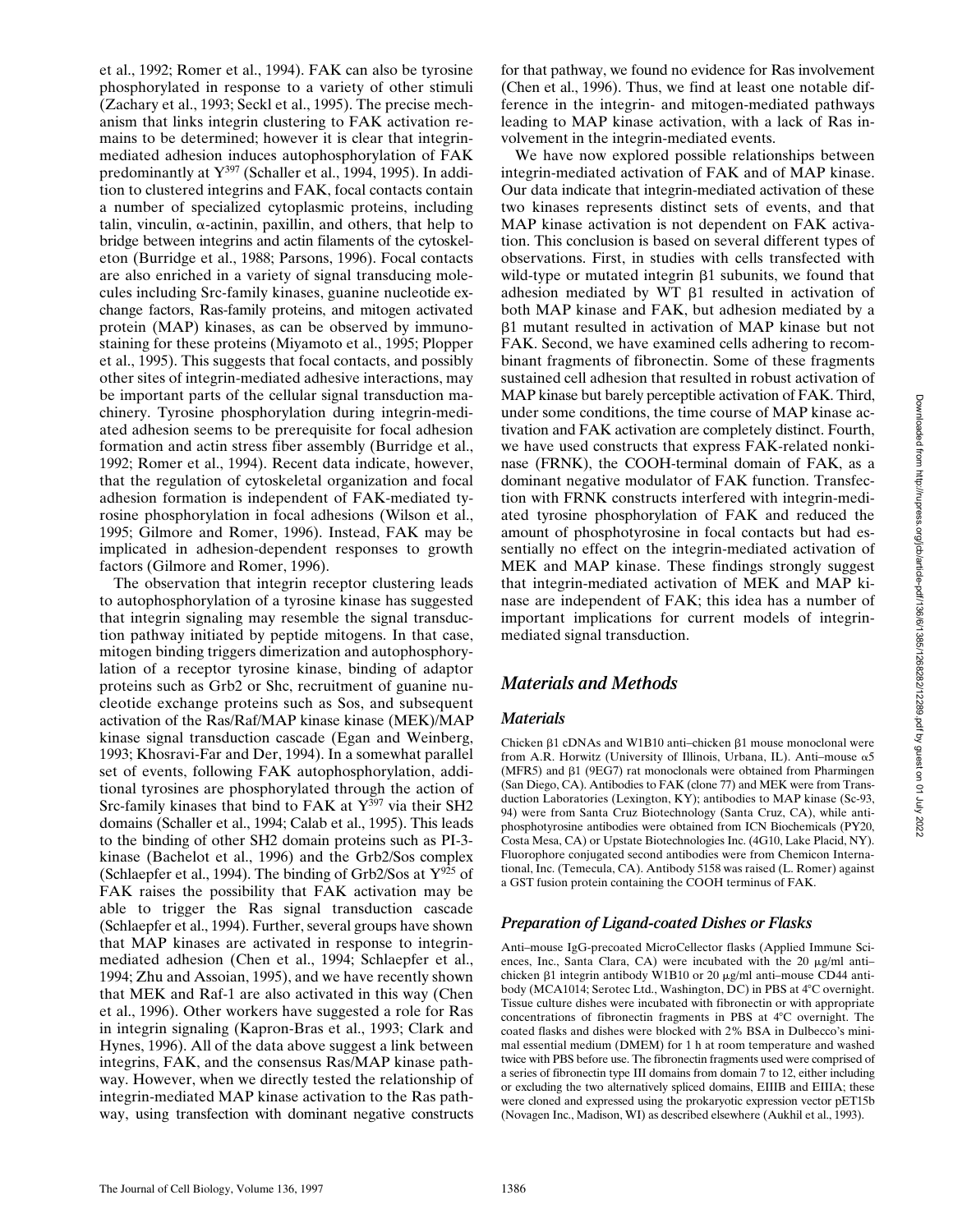## *Cell Culture, Cell Adherence, and Preparation of Cell Lysate*

NIH 3T3 cells were maintained in DMEM containing 10% bovine calf serum, 50 U/ml penicillin, and 50 µg/ml streptomycin. Confluent cells were serum starved for 4 h before detachment with 0.05% trypsin and 0.33 mM EDTA; trypsin activity was neutralized by soybean trypsin inhibitor (1 mg/ml). Cells were suspended in DMEM with 2% BSA and incubated nonadherently at 37°C for 45 min in a rotator to allow kinases to become quiescent. Cells were then plated onto dishes coated with fibronectin  $(Fn)$ , Fn fragments, or antibodies and incubated at  $37^{\circ}$ C for the indicated times. After incubations, cells were washed twice with cold PBS and then lysed in a modified RIPA buffer containing 50 mM Tris, pH 7.5, 1% NP-40, 0.1% sodium deoxycholate, 150 mM NaCl, 50 mM NaF, 1 mM sodium pyrophosphate, 1 mM sodium vanadate, 1 mM nitrophenolphosphate, 5 mM benzamidine,  $0.2 \mu$ M calyculin A, 2 mM PMSF, and 10  $\mu$ g/ml aprotinin. Total cell lysates were cleared by centrifugation at 16,000 *g* for 5 min at 48C. Protein concentration in the lysates was determined using the bicinchonic acid assay (Pierce, Rockford, IL).

#### *Plasmid Transfections*

Lipofectamine (GIBCO BRL, Gaithersberg, MD) was used for transfection of NIH 3T3 cells according to the manufacturer's instructions. NIH 3T3 cells were transfected with vectors expressing the wild-type chicken  $\beta$ 1 integrin subunit or a mutant chicken  $\beta$ 1 integrin subunit with a deletion at residues 759–771 (Reszka et al., 1992). Cells expressing chicken b1 integrins were selected using magnetic beads (Dynal, Inc., Great Neck, NY) coated with the anti-chicken  $\beta$ 1 integrin antibody W1B10 (Reszka et al., 1992). The selected cells were allowed to grow in DMEM with 10% bovine calf serum and  $250 \mu g/ml$  of G418. Cells were further selected twice using MicroCELLector flasks (Applied Immune Sciences, Inc.) coated with W1B10 and then expanded before use. In some cases cells were transfected with constructs expressing an epitope-tagged MEK (EE-MEK; Chen et al., 1996) and/or the noncatalytic domain of FAK, FRNK (Schaller et al., 1993). For the latter, chicken FRNK cDNA was ligated into the EcoRI site under the control of the cytomegalovirus promoter in the mammalian expression vector pcDNA3 (Invitrogen Corp., San Diego, CA).

#### *Retroviral Infections*

Chicken embryo (CE) cells were prepared as described (Reynolds et al., 1989). The FRNK cDNA was inserted into the RCAS-A replication competent avian retroviral vector (Hughes et al., 1987) and the plasmid transfected into CE cells. 7–10 d later FRNK expression was maximal, and virtually all of the cells were transfected. Cell adhesion experiments were performed as above.

### *Flow Cytometry*

Cells  $(1 \times 10^6)$  were detached by trypsin/EDTA and pretreated with normal goat IgG (2 mg/ml) for 15 min on ice. Cells were then incubated with primary antibodies (2  $\mu$ g/ml) for 30 min on ice, washed, and treated with goat anti-mouse or anti-rat IgG coupled to fluorescein  $(20 \mu g/ml)$ ; Cappel Laboratories, Malvern, PA) for 30 min on ice. After three washes, cells were resuspended in PBS and analyzed for fluorescence using a Becton Dickinson (Bedford, MA) flow cytometer. Background staining was assessed by using an irrelevant monoclonal antibody (anti-macrophage NO synthetase, clone 6; Transduction Laboratories) as the primary antibody.

#### *Immunofluorescence Microscopy*

Cells were fixed in 3.7% formaldehyde in Dulbecco's PBS for 10 min, rinsed in 150 mM NaCl,  $0.1\%$  NaN<sub>3</sub>, 50 mM Tris HCl, pH 7.6 (TBS), and permeabilized for 5 min in TBS containing 0.5% Triton X-100 before staining. Coverslips were then incubated for 30 min with ICN's (Irvine, CA) PY20 anti-phosphotyrosine antibody and anti-FAK polyclonal antiserum 5158 in TBS. The coverslips were rinsed extensively in TBS and then stained with combined fluorophore-conjugated, affinity-purified donkey anti–mouse and anti–rabbit IgG antibodies in TBS for 30 min at 37°C. After the antibody incubations, the coverslips were washed in TBS, rinsed in deionized water, and mounted in gelvatol or mowiol. Coverslips were viewed on a Zeiss (Thornwood, NY) Axiophot microscope equipped for epifluorescence. Fluorescence micrographs were taken on T-max 100 film (Kodak Co., Rochester, NY).

#### *Immunoprecipitation, Western Blot, and Immune Complex Kinase Assays*

Cell lysates were first incubated with antibody recognizing FAK, MAP kinase, or EE-tagged MEK for 2 h at  $4^{\circ}$ C, followed by the addition of protein G–Sepharose, and then incubated for an additional  $2$  h at  $4^{\circ}$ C. For Western analysis, the precipitates were washed three times with cold RIPA buffer, and boiled with SDS-PAGE sample buffer to dissociate the proteins. For immune complex kinase assays, the precipitates were washed three times with cold washing buffer (0.25 M Tris, pH 7.5, 0.1 M NaCl). The immunocomplexes were resuspended in  $40 \mu l$  of kinase assay buffer containing 10 mM Tris, pH 7.5, 10 mM MgCl<sub>2</sub>, 1 mM DTT, 10 μM ATP, 5 μCi  $[^{32}P]$ ATP, and 2 µg of kinase-dead MAP kinase (K<sup>-</sup>MAPK; for EE-MEK), or 10 mg of myelin basic protein (for MAP kinase), and incubated for 30 min at room temperature (Chen et al., 1996). Reactions were stopped by adding 40  $\mu$ l of  $2\times$  sample buffer and boiling 3 min. The samples were subjected to SDS-PAGE, and the gels were dried. The dried gels were exposed to X-ray films, or the  $^{32}P$ -labeled substrate bands were quantitated using a Storm 840 Phosphorimager with Image-QuaNT software (Molecular Dynamics, Inc., Sunnyvale, CA).

Total cell lysates or immunoprecipitated proteins were separated by SDS-PAGE under reducing conditions. The proteins were transferred eletrophoretically onto polyvinylidene fluoride membranes (Immobilon P; Millipore Corp.). The membranes were blocked with 1% BSA and 0.1% Tween 20 in PBS for 1 h and subsequently incubated with primary antibody (1  $\mu$ g/ml) in PBS containing 1% BSA and 0.1% Tween 20 for 1 h. The membranes were washed briefly and incubated with goat anti–mouse or anti–rabbit IgG peroxidase conjugates for 1 h. Immunoreactivity was detected on Hyperfilm using enhanced chemiluminescence (Amersham Corp., Arlington Heights, IL). Bands from Western blots were quantitated using a GS-670 model densitometer (BioRad Laboratories, Richmond, CA).

## *Results*

We had previously noticed that the kinetics of MAP kinase activation and of tyrosine phosphorylation of FAK were different following fibroblast adhesion to fibronectin. MAP kinase activation seemed to occur somewhat more rapidly than FAK activation, suggesting that FAK might not be responsible for MAP kinase activation. However, early results did not permit firm conclusions to be drawn. Since fibronectin-coated substrata rapidly induced both cell adhesion and extensive cell spreading, we decided it might be informative to examine FAK and MAP kinase under conditions where integrin-mediated adhesive interactions could be partially uncoupled from cell spreading and cytoskeletal organization.

#### *Cell Adhesion Via a Mutated* b*1 Subunit Activates MAP Kinase but Not FAK*

In one set of studies we used NIH 3T3 cells that had been transfected with constructs expressing wild-type (WT) or mutated versions of the chicken  $\beta$ 1 subunit (Reszka et al., 1992). These cells were then allowed to adhere to substrata coated with an antibody directed against the  $\beta$ 1 subunit. Adhesion to substrata coated with antibodies to the abundant nonintegrin surface protein CD44 served as a negative control, while adhesion to fibronectin was used as a positive control. One mutated  $\beta$ 1 construct (here termed  $\beta$ 1 $\Delta$ ) proved particularly interesting; this construct gives rise to a subunit with a membrane proximal deletion in the cytoplasmic domain (amino acids 759–771) that overlaps with the putative binding site for FAK (Reszka et al., 1992; Schaller et al., 1995). Fig. 1 depicts flow cytometry profiles for expression of endogenous and transfected integrin subunits, and expression of endogenous CD44, in NIH 3T3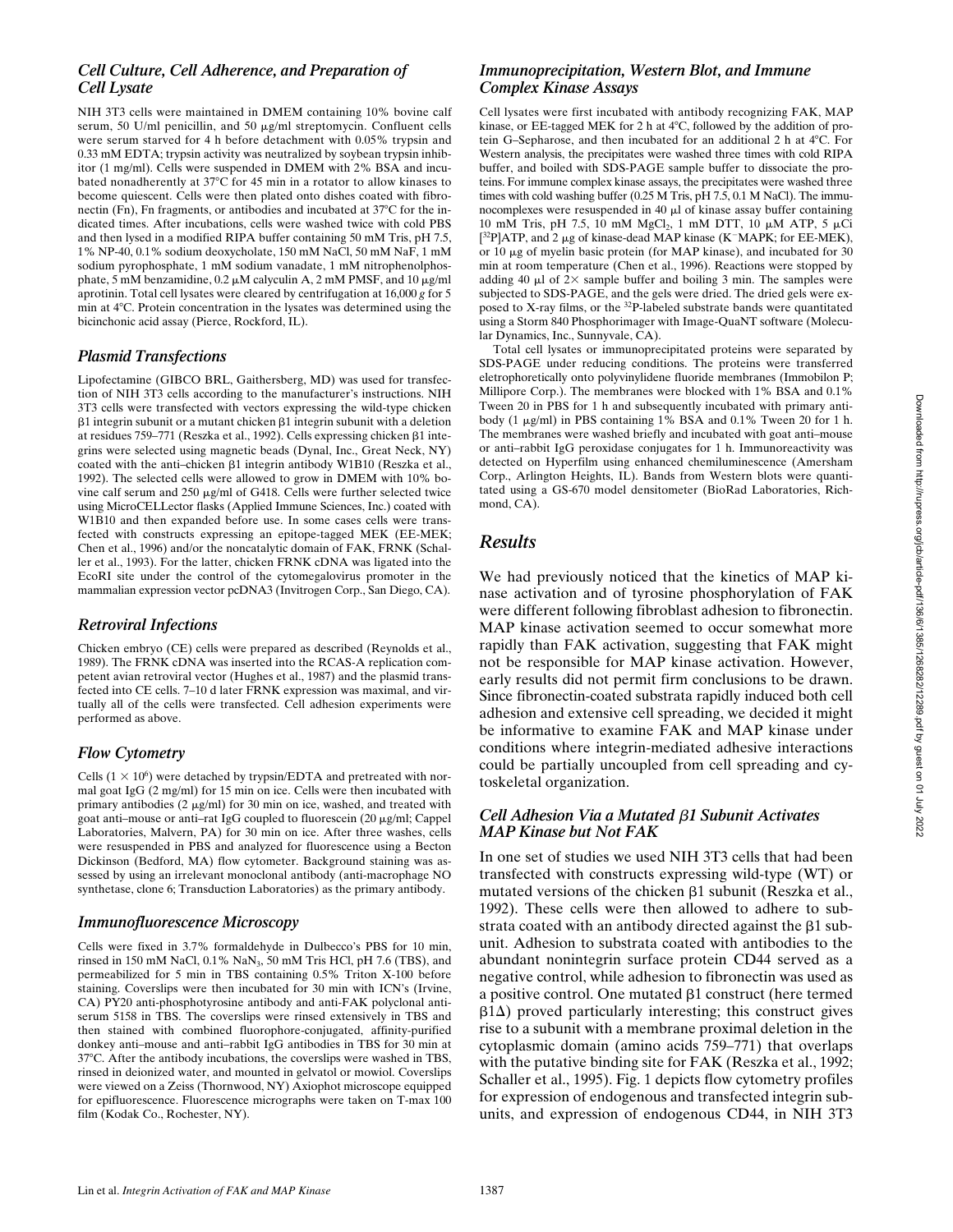cells. Similar levels of chicken  $\beta$ 1 integrins were expressed on the cell surface in both  $\beta$ 1WT and  $\beta$ 1 $\Delta$  transfected cells (Fig. 1  $\dot{A}$ ). The expression of the exogenous chicken  $\beta$ 1 integrin subunit was not as homogeneous as that of the endogenous integrin subunits (Fig. 1 *B*). CD44, a nonintegrin cell surface protein (Aruffo et al., 1990), was abundantly expressed on the cell surface (Fig. 1 *B*). As seen in Fig. 2, cells expressing WT  $\beta$ 1 showed substantial spreading on an anti-b1 antibody–coated surface, while cells expressing  $\beta$ 1 $\Delta$  remained completely round, although firmly attached. This result is consistent with previous observations that deletion of amino acid 759–771 resulted in inhibition of cell spreading (Reszka et al., 1992). Cells adhering on fibronectin spread extensively, while cells firmly attached on anti-CD44 remained round. In these experiments, all of the cells were adherent to the various substrata and could resist vigorous washing of the plates, even though differences in appearance were obvious.

The cells expressing WT $\beta$ 1 or  $\beta$ 1 $\Delta$  were tested for FAK tyrosine phosphorylation and for MAP kinase activation. As shown in Fig. 3, *A* and *B*, adherence of WT  $\beta$ 1 cells or  $\beta$ 1 $\Delta$  cells to anti- $\beta$ 1–coated surfaces caused similar degrees of activation of MAP kinase (twofold). However, while adherence of WT cells resulted in a modest but clear increase in FAK tyrosine phosphorylation, no increase was detected in the  $\beta$ 1 $\Delta$  cells. Cell adhesion to an Fn substratum triggered a strong increase in MAP kinase activity (fourfold) and strong tyrosine phosphorylation of FAK in



*Figure 1.* Expression of endogenous and transfected integrin subunits, and expression of endogenous CD44 in NIH 3T3 cells. NIH 3T3 cells were transfected with constructs expressing chicken  $\beta$ 1WT or  $\beta$ 1 $\Delta$  integrin subunit. Cells expressing chicken  $\beta$ 1 integrin subunits were selected and expanded as described in Materials and Methods. (A) Untransfected cells or  $\beta$ 1WT or  $\beta$ 1 $\Delta$  transfected cells were incubated with the anti-chicken  $\beta$ 1 integrin antibody W1B10 or with anti-macrophage nitric oxide synthase antibody as a control antibody.  $(B)$   $\beta$ 1WT transfected cells were incubated with W1B10, with antibodies recognizing mouse  $\beta$ 1 or  $\alpha$ 5 integrin subunits or CD44, or the irrelevant antibody to macrophage nitric oxide synthase. Antibodies to mouse integrins are marked with the prefix m. In both *A* and *B*, cells were washed, and incubated with goat anti–mouse IgG or goat anti–rat IgG coupled to fluorescein. After further washing, cells were resuspended and analyzed using a flow cytometer.



*Figure 2.* Cell morphology: cell adherence on anti-chicken  $\beta$ 1 antibody, anti-CD44 antibody, or Fn-coated surfaces.  $\beta$ 1WT or  $\beta$ 1 $\Delta$ transfected cells were plated onto MicroCELLector flasks coated with anti-chicken  $\beta$ 1 integrin antibody or anti-CD44 antibody, or onto tissue culture dishes coated with  $Fn(10 \mu g/ml)$ , in each case for 30 min at 37°C. Cells were washed with PBS, fixed with 2% formaldehyde, and photographed at  $300\times$  magnification.

both  $\beta$ 1WT and  $\beta$ 1 $\Delta$  transfected cells. This result ruled out the possibility that the machinery to trigger FAK tyrosine phosphorylation was defective in  $\beta$ 1 $\Delta$  transfected cells. The activation of FAK and MAP kinases is clearly mediated by integrins, since attachment of cells to an anti-CD44 antibody-coated surface did not induce FAK or MAP kinase activities. These results suggested that FAK and MAP kinase activations might be uncoupled in the cells expressing  $\beta$ 1 $\Delta$ . It is interesting to note that, while at the level of light microscope morphology, the cells attaching on anti-CD44 and the  $\beta$ 1 $\Delta$  cells attaching on anti- $\beta$ 1 were similarly rounded in appearance, they were clearly different in terms of their biochemical capabilities.

#### *Cell Adhesion to Recombinant Fibronectin Fragments Strongly Activates MAP Kinase but Only Weakly Activates FAK*

Recombinant fragments of fibronectin and of other ECM proteins such as tenascin have proven to be useful in understanding the structural and biological aspects of cell matrix interactions (Aukhil et al., 1993; Leahy et al., 1996). To further pursue the relationships between cell spreading, FAK tyrosine phosphorylation, and MAP kinase activation, we made use of several recombinant fragments of fibronectin that had been expressed in prokaryotic systems (Fig. 4). A series of fibronectin type III domains from domain 7 to 12, either including or excluding the two alternatively spliced domains EIIIB and EIIIA were cloned and expressed as described in Materials and Methods. As shown in Fig. 4, each of the recombinant fibronectin fragments contained the cell-adhesive RGD site in type III domain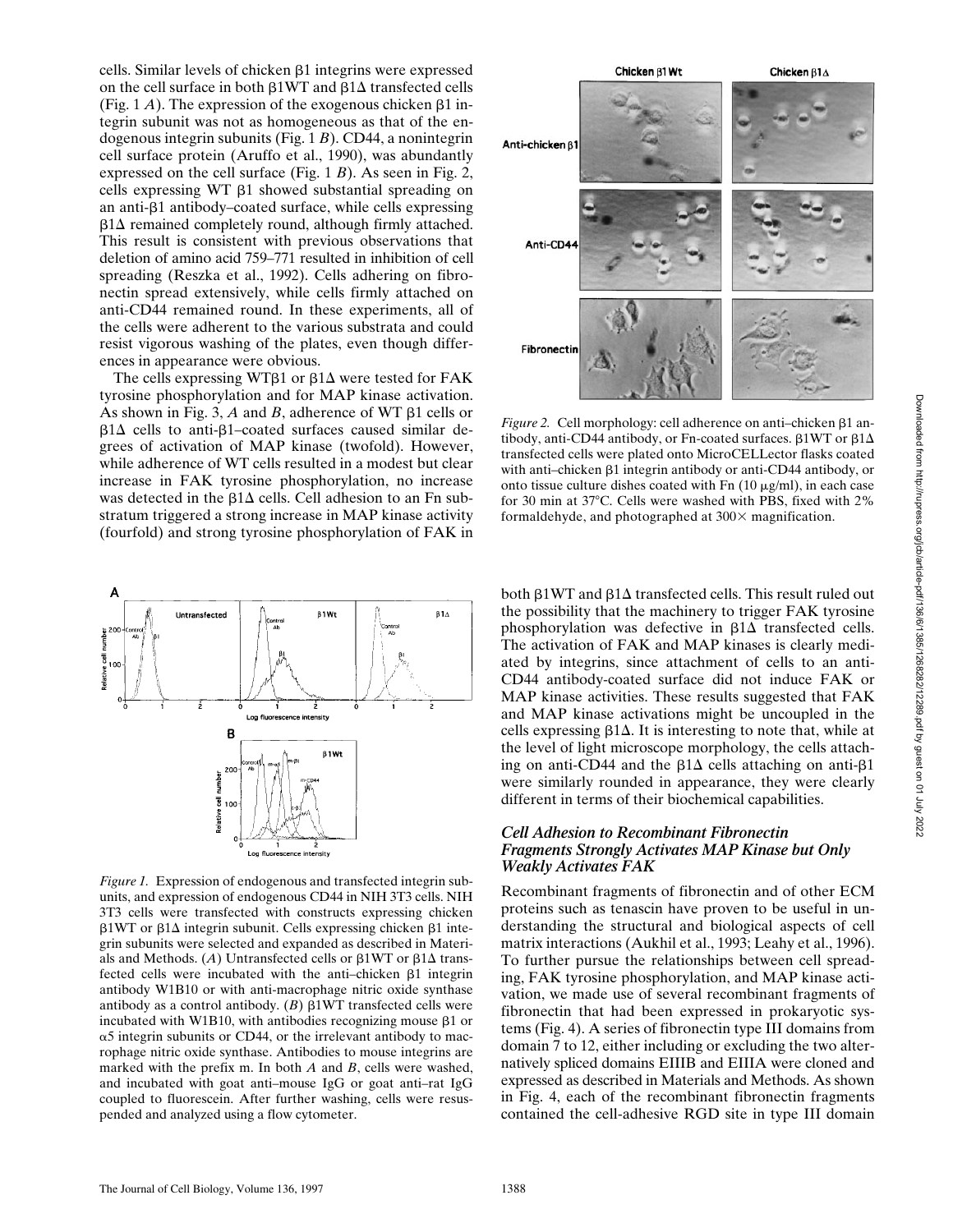

*Figure 3.* Effect of integrin ligation on FAK tyrosine phosphorylation and MAP kinase activity in  $\beta1Wt$  and  $\beta1\Delta$  transfected cells.  $\beta$ 1WT or  $\beta$ 1 $\Delta$  transfected cells were detached by trypsin and incubated in suspension for  $45$  min at  $37^{\circ}$ C. Cells were plated onto MicroCELLector flasks coated with anti-chicken  $\beta$ 1 integrin antibody or anti-CD44 antibody, onto tissue culture dishes coated with Fn (10 mg/ml), or held in suspension (*NAD*), in each case for 30 min at 37°C. After incubating, cells were washed and lysed in modified RIPA buffer. MAP kinase activity was analyzed by a band shift assay (*A*) and by an immune complex kinase assay with quantitation using a Phosphorimager (*B*). FAK was immunoprecipitated and analyzed for tyrosine phosphorylation by anti-phosphotyrosine immunoblotting and blotting with anti– FAK (*C*).

10, as well as the recently identified PHSRN sequence in the "synergy" domain 9 (Aota et al., 1994; Bodwitch et al., 1994). As seen in Fig. 5, NIH 3T3 cells rapidly adhered and spread on fibronectin-coated substrata. The cells also adhered rapidly but spread less well on substrata coated with equimolar amounts of the recombinant fibronectin fragments. In particular, cells adhering to the  $-B-A$  fragment displayed very little spreading during the first 30 min; cells on the  $-B+A$  or  $+B-A$  fragments also showed modest spreading, while the  $+B+A$  fragment supported the greatest degree of spreading, although still far less than for intact fibronectin. Adhesion of cells to the fibronectin

fragments was almost completely blocked by 1 mM RGD peptide but not by RGE peptide (data not shown). Thus, adhesion to the recombinant fibronectin fragments seems to be primarily an integrin-mediated process.

When cells attaching on fibronectin fragments were analyzed for MAP kinase activity and FAK tyrosine phosphorylation, some very striking results were observed (Fig. 6). All of the fragments caused a rapid and robust activation of MAP kinase, measured either by a mobility shift assay (Fig. 6 *A*) or by an in vitro kinase assay (Fig. 6 *B*). We could not discern any quantitiative differences in MAP kinase activation for cells adhering to intact fibronectin or to the various fragments. By contrast, although adhesion and spreading on intact fibronectin resulted in a strong increase in tyrosine phosphorylation of FAK, only modest increases were observed in cells adhering to the  $-B+A$ ,  $+B-A$ , and  $+B+A$  fragments, while there was no detectable increase in cells adhering to the  $-B-A$  fragment (Fig. 6 *C*). This result suggests that it is possible to obtain quite strong activation of MAP kinase in the absence of significant tyrosine phosphorylation of FAK.

To confirm that the activation of MAP kinase observed in cells adhering to fibronectin was primarily an integrinmediated event, we compared cells attaching to substrata coated with intact fibronectin or the  $-B-A$  fragment to cells attaching to substrata coated with the nonspecific adhesive substance poly-l-lysine. Preliminary observations showed a weak MAP kinase activation in 3T3 cells adhering to poly-l-lysine and a more robust activation in cells adhering to  $-B-A$  or to intact fibronectin (data not shown). This suggests that integrins play an important role in the MAP kinase activation events studied here, consistent with our previous observations (Chen et al., 1994).

It is possible that when cells adhere to the fibronectin fragments FAK might be specifically phosphorylated at Y925, the Grb2 binding site (Schlaepfer et al., 1994), thus leading to activation of the MAP kinase pathway even though overall tyrosine phosphorylation of FAK is low. However, when we used a Grb2–GST fusion protein to bind tyrosine phosphorylated FAK, we found that the reduced FAK tyrosine phosphorylation observed in cells adhering to the fibronectin fragments was accompanied by reduced binding of FAK to Grb 2 (data not shown). Thus, it seems likely that the tyrosine phosphorylation status of FAK is not related to adhesion-mediated MAP kinase activation. It is also striking that robust MAP kinase activation occurs in adhering cells that are completely round by light microscopic criteria (cells on  $-B-A$ ), suggesting that extensive actin stress fiber organization is not required for integrin-mediated MAP kinase activation.

#### *Activation of MAP Kinase Can Precede Activation of FAK*

We noticed that prolonged incubation of 3T3 cells on the fibronectin fragments gradually led to increased cell spreading. We used this to examine the detailed kinetics of MAK activation and FAK tyrosine phosphorylation in cells as they spread. As seen in Fig. 7, *A* and *B*, the MAP kinase kinetic profiles were essentially identical in cells attaching to intact fibronectin or to the  $-B-A$  fragment. There was a rapid activation to  $\sim$ 4 $\times$  basal levels that reached a maxi-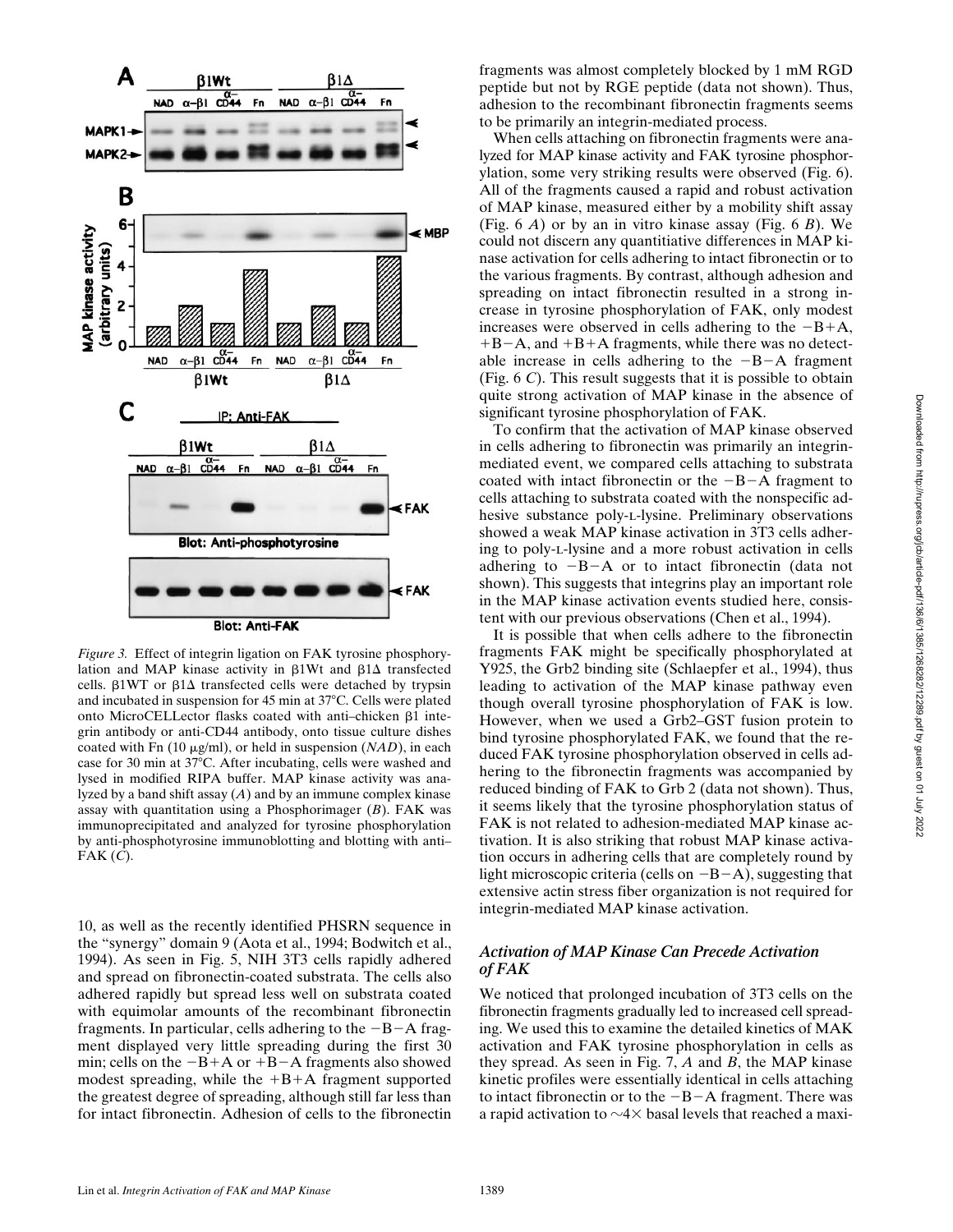

*Figure 4.* Linear structure of Fn and recombinant Fn fragments. Fn consists of three types of repeating motifs: types I, II, and III. Two alternatively spliced variants with additional type III repeats, IIIA and IIIB, are indicated at the top. The underlines represent two putative cell binding sites. The central cell binding site contains the RGD sequence in the 10th type III repeat. The recombinant Fn fragments used in these studies contain the 7th to 12th type III repeats, with one or two or none of the alternative splicing motifs.

mum between 10 and 20 min and then a gradual decline between 30 and 90 min. In contrast, the kinetic profiles of FAK activation were very different on the two substrata. In cells attaching to fibronectin, a distinct increase in FAK tyrosine phosphorylation was observed by 10 min; this continued to increase up to 45 min and then remained constant. In cells attaching on  $-B-A$ , tyrosine phosphorylation of FAK was barely above background until 30 min; it then progressively increased during the remainder of the experiment, thus paralleling spreading behavior (not shown). These results indicate that MAP kinase activation can kinetically precede FAK activation, and that MAP kinase activation can decline even as FAK activation is increasing.

#### *Expression of FRNK, the COOH-terminal Domain of FAK, by Retroviral Infection Blocks Adhesion-dependent FAK Tyrosine Phosphorylation but Not MAP Kinase Activation*

To further explore the relationship between FAK and MAP kinase we made use of constructs that could express the COOH-terminal domain of FAK, FRNK. The FRNK region of FAK contains the site responsible for targeting intact FAK to focal contacts (Hildebrand et al., 1993). Thus, it seemed likely that overexpressed FRNK might interfere with FAK function in a dominant inhibitory manner (Richardson and Parsons, 1996). As described in Materials and Methods, chicken fibroblasts were infected with a replication competent retrovirus that expresses FRNK from the LTR promoter. These cells, as well as control transfectants, were removed from the substratum and either maintained in suspension or replated on fibronectin. The cells were then lysed and tested for adhesion-induced MAP kinase activity and for tyrosine phosphorylation of endogenous FAK. As seen in Fig. 8, the cells transfected with the FRNK construct expressed substantially higher levels of FRNK than control transfectants. FRNK-expressing cells displayed dramatically reduced levels of tyrosine phosphorylation of FAK. By contrast, FRNK expression had little effect on the activation of MAP kinase by cell adhesion to fibronectin. Thus, levels of FRNK expression sufficient to almost completely inhibit FAK tyrosine phosphorylation were not able to significantly inhibit integrin-mediated MAP kinase activation.



*Figure 5.* Cell morphology: cell adherence on tissue culture dishes coated with Fn or recombinant Fn fragments. Tissue culture dishes were coated with 5 nM of intact Fn or recombinant Fn fragments overnight at 4°C. NIH 3T3 cells were plated onto these intact Fn or Fn fragment substrata for 30 min at  $37^{\circ}$ C. Cells were washed with PBS, fixed with 2% formaldehyde, and photographed at  $300\times$ .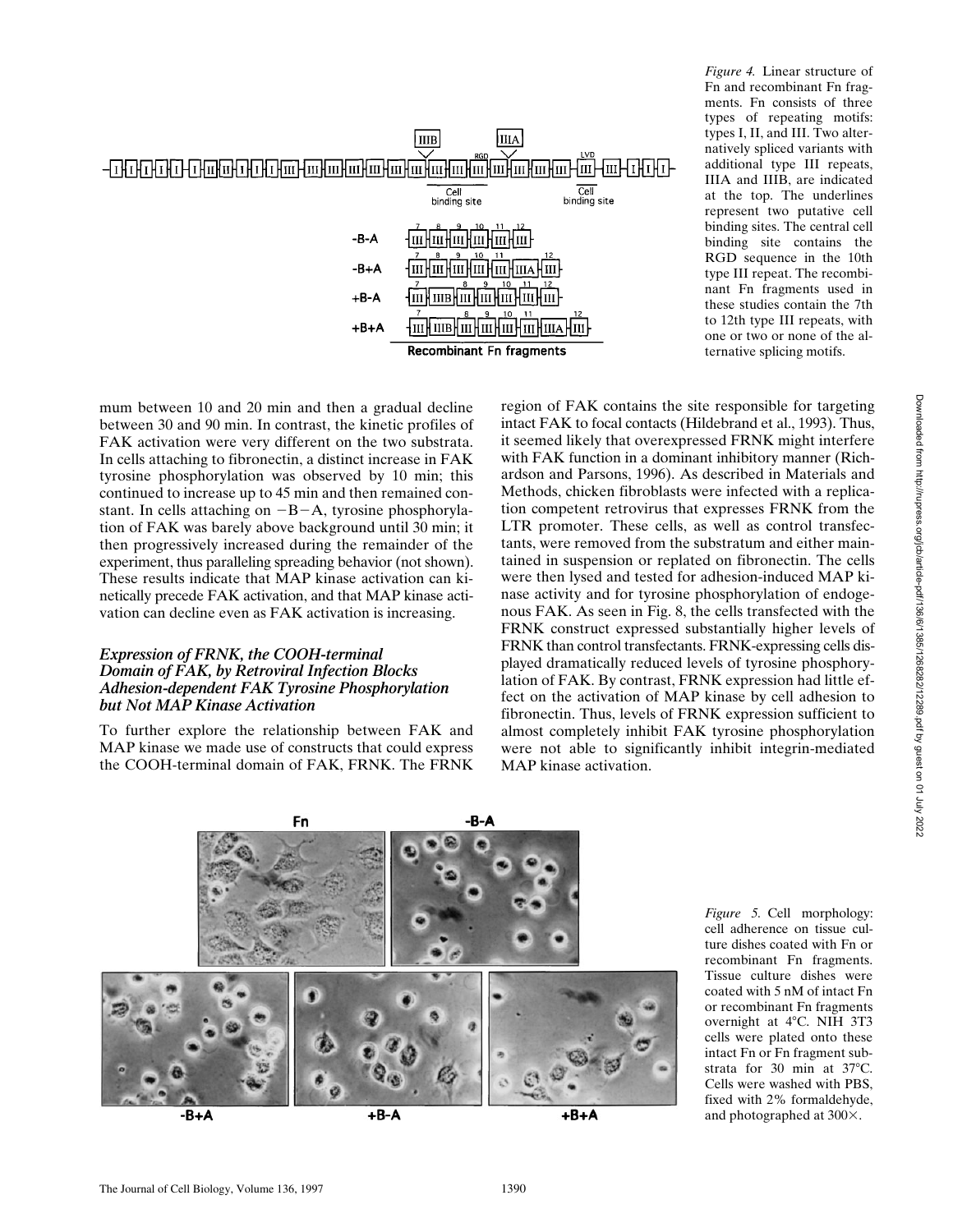

*Figure 6.* Differential activation of FAK and MAP kinase upon cell adhesion to intact Fn or recombinant Fn fragment–coated dishes. NIH 3T3 cells were detached and incubated nonadherently for 45 min at 37°C (*NAD*). Cells were then allowed to adhere to intact Fn or Fn fragment–coated dishes for 30 min at 378C. MAP kinase activity and FAK tyrosine phosphorylation were determined as described in Materials and Methods. (*A*) MAP kinase band shift assay. (*B*) MAP kinase immune complex kinase assay. (*C*) FAK tyrosine phosphorylation and anti-FAK Western blotting.

#### *Transient Transfection with FRNK Does Not Block Activation of an Epitope-tagged MEK*

To extend our observations, the effect of FRNK expression was analyzed in NIH 3T3 cells under transient transfection conditions. Cell populations transfected with FRNK alone and plated on fibronectin were analyzed by doublelabel epifluorescence microscopy. The FRNK-expressing cells were identified by very bright and prominent focal adhesion staining using antibody 5158 (Fig. 9 *A*). Nontransfected cells demonstrated numerous lamellae and filopodia with focal adhesions that stained brightly for phosphotyrosine. However, FRNK transfectants exhibited greatly diminished phosphotyrosine content in focal adhesions as well as an altered morphology. Cells were cotransfected with EE-MEK and increasing amounts of FRNK or with empty vector. FRNK expression was detected by West-



*Figure 7.* Time course of MAP kinase activation and FAK tyrosine phosphorylation upon cell adhesion to intact Fn or  $-B-A$ Fn fragment–coated dishes. NIH 3T3 cells were trypsinized and kept in suspension for 45 min at 37°C. Cells were then plated onto intact Fn or the  $-B-A$  Fn fragment–coated dishes at 37 $\degree$ C for the time indicated. After incubation, cell lysates were analyzed for MAP kinase activity and FAK tyrosine phosphorylation as described in Materials and Methods. (*A*) MAP kinase band shift assay. (*B*) MAP kinase immune complex kinase assay. (*C*) FAK tyrosine phosphorylation and anti-FAK Western blotting.

ern blotting of cell lysates (Fig. 9 *B*) as a 41–43-kD doublet in agreement with previously published observations (Richardson and Parsons, 1996). EE-MEK immunoprecipitated from transfected cell populations replated on fibronectin showed an increase in kinase activity compared to EE-MEK isolated from suspension cells, as measured by the ability to phosphorylate  $K<sup>-</sup>MAPK$ . Even at the higher levels of FRNK expression, EE-MEK activity was robustly activated in response to adhesion to fibronectin (Fig. 9 *B*). Quantitation of EE-MEK activity normalized to the protein level of EE-MEK showed no significant decrease of the integrin-induced activation of EE-MEK due to FRNK cotransfection (Fig. 9 *C*). These data are consistent with the previous experiments in showing that integrin-induced activation of MAP kinase cascade activity and increased tyrosine phosphorylation of FAK are independent.

## *Discussion*

The fact that integrin-mediated cell adhesion is clearly involved in anchorage-dependent control of the cell cycle (Fang et al., 1996; Zhu et al., 1996), control of apoptosis (Ruoslahti and Reed, 1994; O'Brien et al., 1996), and the regulation of cell differentiation (Juliano and Haskill,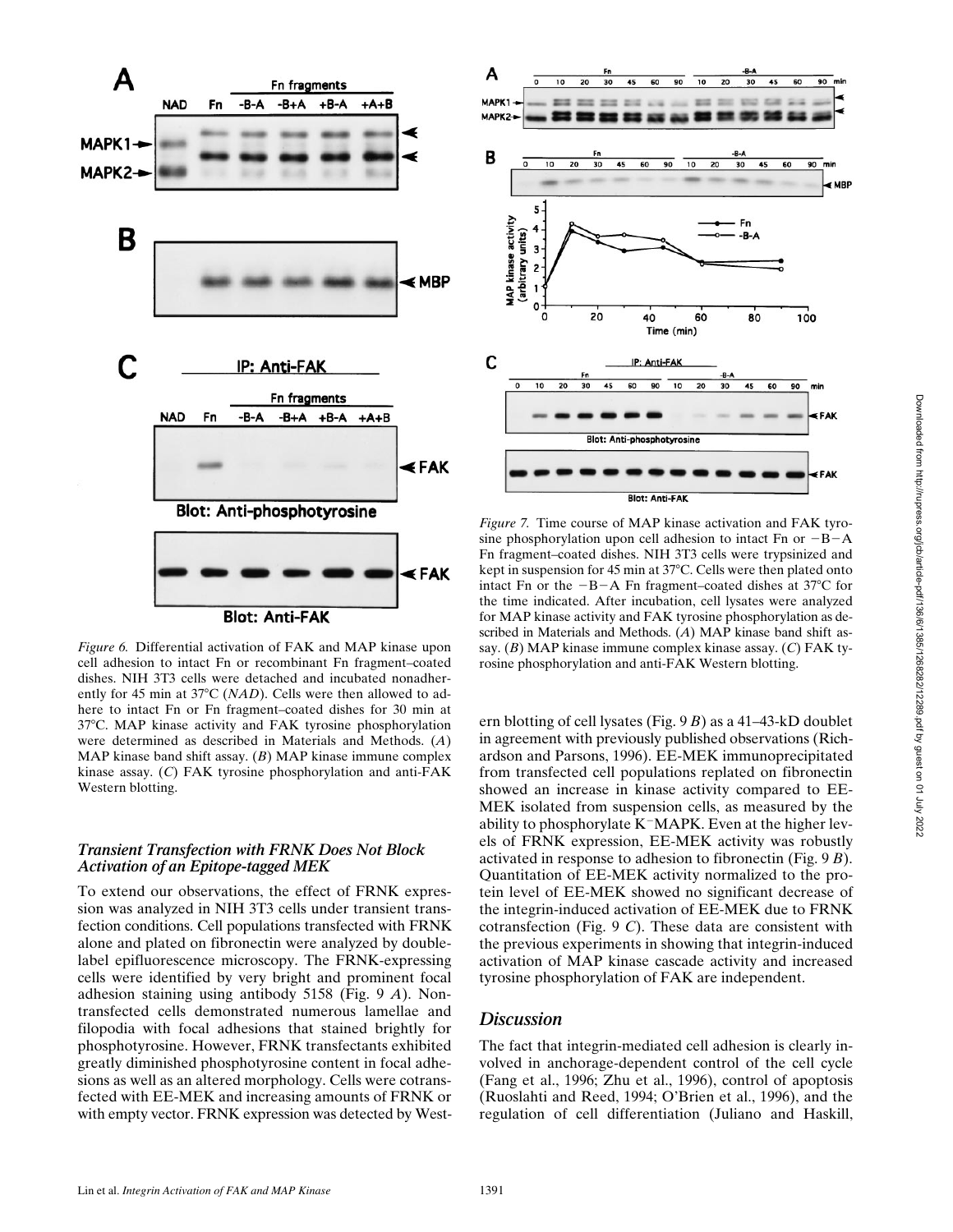

*Figure 8.* Effect of overexpression of FRNK on MAP kinase activity and FAK tyrosine phosphorylation in chicken fibroblasts. Chicken embryonic fibroblasts were infected with a retroviral expression vector for FRNK as described in Materials and Methods. Expression of FRNK in untransfected cells (*CE*) or in the FRNK transfected cells (*FRNK*) was examined by anti-FRNK immunoblotting (*A*). Untransfected or FRNK-transfected cells were trypsinized and incubated nonadherently for 45 min at 37°C (*NAD*). Cells were then plated onto Fn-coated dishes for 30 min at  $37^{\circ}$ C. After incubating, cells were washed and lysed in modified RIPA buffer. MAP kinase activity was analyzed by a band shift assay

and by a immune complex kinase assay (*B*); it should be noted that chicken fibroblasts contain only one form of MAP kinase (MAPK2). FAK was immunoprecipitated and analyzed for tyrosine phosphorylation by anti-phosphotyrosine immunoblotting and by anti-FAK Western blot (*C*).

1993) has led to substantial interest in detailed mechanisms of integrin-mediated signal transduction. Initial observations on integrin signaling emphasized the importance of tyrosine phosphorylation (Guan et al., 1991; Kornberg et al., 1991) and particularly the autophosphorylation of FAK, a seemingly unique integrin-regulated cytoplasmic tyrosine kinase (Hanks et al., 1992; Schaller et al., 1992). Although FAK homologues have now been identified (Avraham et al., 1995; Lev et al., 1995; Sasaki et al., 1995) and other tyrosine kinases such as Syk have been shown to be integrin-responsive (Clark et al., 1994; Lin et al., 1995), FAK is still considered to be a key element in integrin signaling pathway(s) in many cell types. Clearly FAK is implicated in pathways that regulate cell motility and cytoskeletal organization and may possibly be involved in cell growth control as well (Romer et al., 1994; Illc et al., 1995; Frisch et al., 1996; Gilmore and Romer, 1996; Richardson and Parson, 1996). Tyrosine phosphorylated FAK can bind to a number of interesting signaling molecules via their SH2 domains, including Src family kinases, PI-3-K, and Grb2/ Sos (Chen and Guan, 1994; Schlaepfer et al., 1994; Bachelot et al., 1996). In addition, FAK can bind other structural and signal transduction proteins through SH3 domain interactions or other interactions; this includes talin, paxillin, p130Cas, and a GAP for Rho and CDC42 (Polte and Hanks, 1995; Vuori and Ruoslahti, 1995; Chen et al., 1995; Turner and Miller, 1994; Hildebrand et al., 1995, 1996). Finally, FAK can help to organize complex networks of structural and signal transduction proteins at focal contacts, since many of the binding partners of FAK bind in turn to other proteins (Birge et al., 1993; Parsons, 1996). Despite all of these interesting possibilities, the precise role of FAK in integrin signaling remains rather poorly defined.

Another set of events that has attracted considerable attention lately relates to integrin-mediated activation of MAP kinase and Jun kinase (Chen et al., 1994; Miyamoto et al., 1995). While these events are clearly integrin-mediated (Chen et al., 1996), they differ strikingly from FAK responses in that they are quite transient, with the peak of activation coming immediately after cell attachment and then rapidly returning to basal levels. The kinetics of the MAP kinase response to integrin-mediated adhesion is somewhat similar to MAP kinase activation in response to mitogen treatment. In that case, the attenuation of MAP kinase activity is due, in part, to the induction of specific phosphatases that dephosphorylate critical resides on MAP kinase (Sun et al., 1994; Ward et al., 1994); it is unclear whether this also occurs in connection with integrin signaling to MAP kinase.

The fact that integrin-mediated adhesion (or clustering) can activate both the FAK tyrosine kinase and MAP kinase, raises the possibility that FAK might be "upstream" of MAP kinase, and that Grb2/Sos and Ras might be intermediates in the integrin signaling pathway (Schlaepfer et al., 1994). However, previous data from our laboratory indicate that Ras is not essential for integrin-mediated MAP kinase activation in 3T3 cells (Chen et al., 1996). Further, our current data strongly support the concept that FAK is not involved in integrin-mediated activation of MAP kinase. Several independent lines of investigation including the use of mutant  $\beta$ 1 subunits, the use of recombinant fibronectin fragments, and the use of the FRNK domain of FAK as a dominant negative mutant, all indicate that FAK activation can be quantitatively and kinetically uncoupled from MAP kinase activation. This set of observations is difficult to reconcile with the simple and appealing model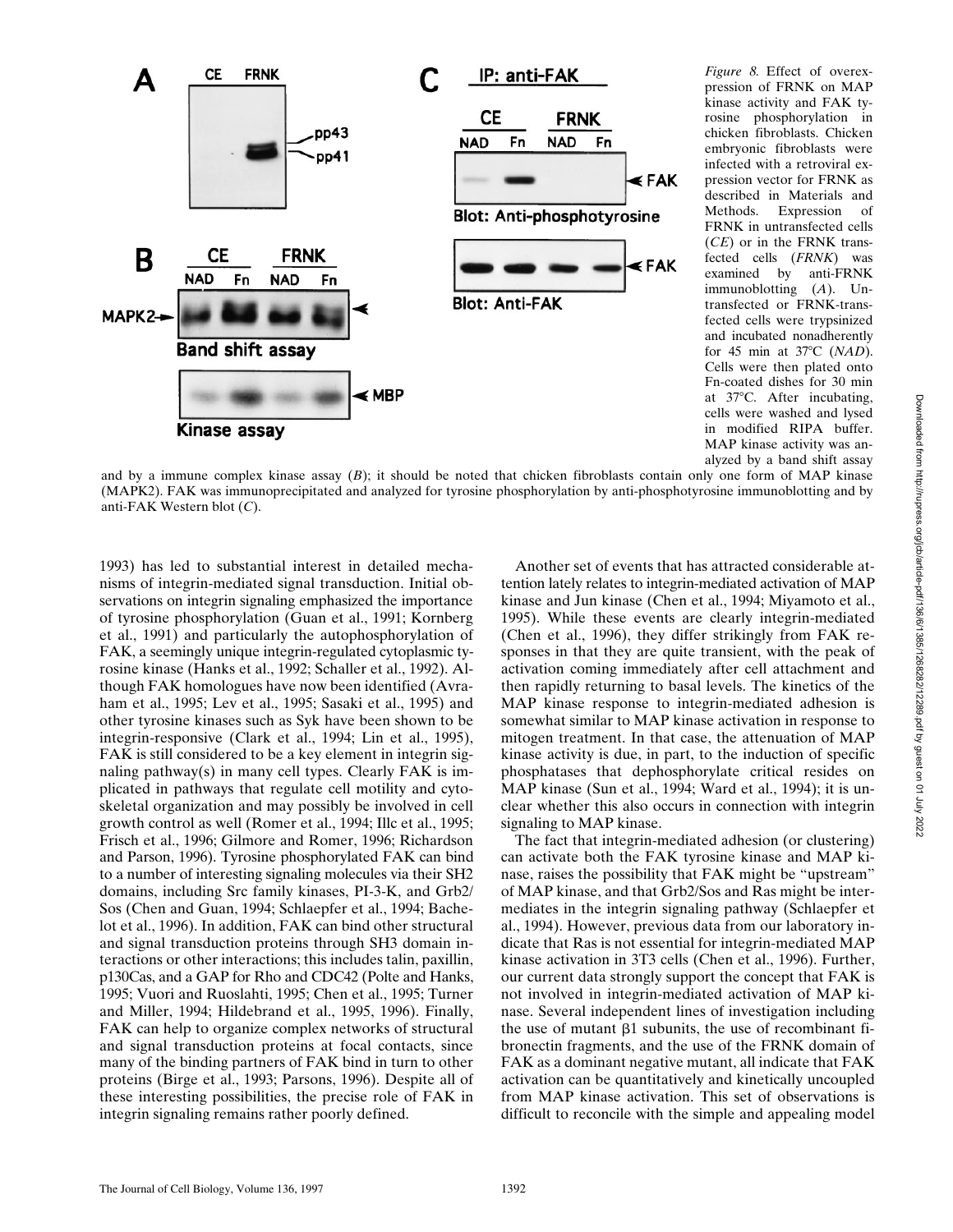

*Figure 9.* Effect of overexpression of FRNK on MAP kinase activity and tyrosine phosphorylation in 3T3 fibroblasts. NIH 3T3 cells were transiently transfected either with different amounts of pcDNA3-FRNK or empty vector and EE-MEK. Cells were serum starved and replated on Fn or kept in suspension (*NAD*) as described in Materials and Methods. Transfection DNA levels were made up to 2  $\mu$ g in each condition with empty vector ( $pCMV5$  or *pcDNA3*). (*A*) After adherence to Fn-coated coverslips, transfected cell populations were fixed and coimmunostained with an anti-FAK/FRNK polyclonal antibody and for phosphotyrosine. The large arrow indicates a cell transfected with FRNK; small arrows indicate presumed focal contact sites in nontransfected cells (*B*) Detergent soluble lysates were analyzed for exogenous FRNK expression by Western blotting and for EE-MEK activity by immunopreciptation and in vitro kinase assay. Incorporation of 32P into  $K<sup>-</sup>MAPK$  was detected by autoradiography. The level of expressed EE-MEK was determined by Western blotting of EEimmunoprecipitates with anti-MEK antibody. (*C*) Quantitation of EE-MEK activity from kinase assays relative to EE-MEK protein levels. The average and standard deviation from the mean is represented for three separate transfection experiments. Bar,  $60 \mu m$ .

that integrin-mediated FAK activation leads to recruitment of Grb2/Sos and subsequent activation of the Ras/Raf/ MEK/MAP kinase pathway. Rather, current work is consistent with the possibility that FAK activation and MAP kinase activation represent distinct integrin-mediated signaling pathways. Another possibility is that MAP kinase activation is upstream of FAK activation; this interesting alternative is currently being investigated. However, even if this were so, it seems unlikely that the only role for integrinmediated MAP kinase activation would be to regulate FAK, since during cell adhesion MAP kinase migrates to the nucleus where it potentially may act on key transcription factors (Chen et al., 1994). The finding that integrin-mediated MAP kinase activation is largely independent of both Ras (Chen et al., 1996) and FAK suggests the existence of a novel pathway for MAP kinase stimulation, but the components of this pathway remain to be defined.

It is apparent that the control of cell growth involves a complex interplay between signaling pathways triggered by mitogens and integrin-mediated events including assembly of focal contacts and the actin cytoskeleton (Plopper et al., 1995; Fang et al., 1996; Zhu et al., 1996). It seems likely that small GTPases may be critically important in this interplay. The function of the Rho family members CDC42, Rac, and RhoA can be regulated by a variety of mechanisms, including activation of the Ras proto-oncogene. Thus, the Ras signaling pathway bifurcates to act both on activation of Rho family members and upon the ERK subfamily of MAP kinases (Khosravi-Far et al., 1995; Qiu et al., 1995). CDC42, Rac, and Rho have been implicated in actin filament formation in filopodia, ruffled membranes, and stress fibers, respectively (Nobes and Hall, 1995). Rac and Rho also cooperate with integrins in the assembly of focal contacts, and both elements are required for the process (Hotchin and Hall, 1995). In addition, CDC42 and Rac can regulate the signaling pathway leading to activation of the JUN kinase subfamily of MAP kinases (Vojtek and Cooper, 1995), while all three Rho-family proteins regulate transcriptional events associated with cell cycle traverse (Hill et al., 1995; Olson et al., 1995). Although the relationships between the cytoskeletal and signaling activities of the Rho proteins are not fully understood, they may well be essential for growth control. One possible intersection concerns the generation of inositol lipids. A Rhodependent PI-5-kinase may control the availability of PIP2 in cells (Chong et al., 1994). Levels of PIP2 play a key role both in mitogenic signal transduction (Liscovitch and Cantley, 1995) and in assembly of cytoskeletal structures (Gilmore and Burridge, 1996), thus potentially linking these two important processes. Further, recent findings have demonstrated a role for Rho in integrin-mediated activation of MAP kinase (Renshaw et al., 1996), possibly by promoting the assembly of cytoskeletal complexes. Despite these important advances, a detailed mechanistic delineation of connections between adhesion-induced cytoskeletal events and signaling events involved in mitogenesis remains unknown.

As a further step in that direction, we have carefully examined the relationship between two important integrindependent events, namely MAP kinase activation, which may play a role in mitogenesis, and FAK tyrosine phosphorylation, which is clearly involved in cytoskeletal orga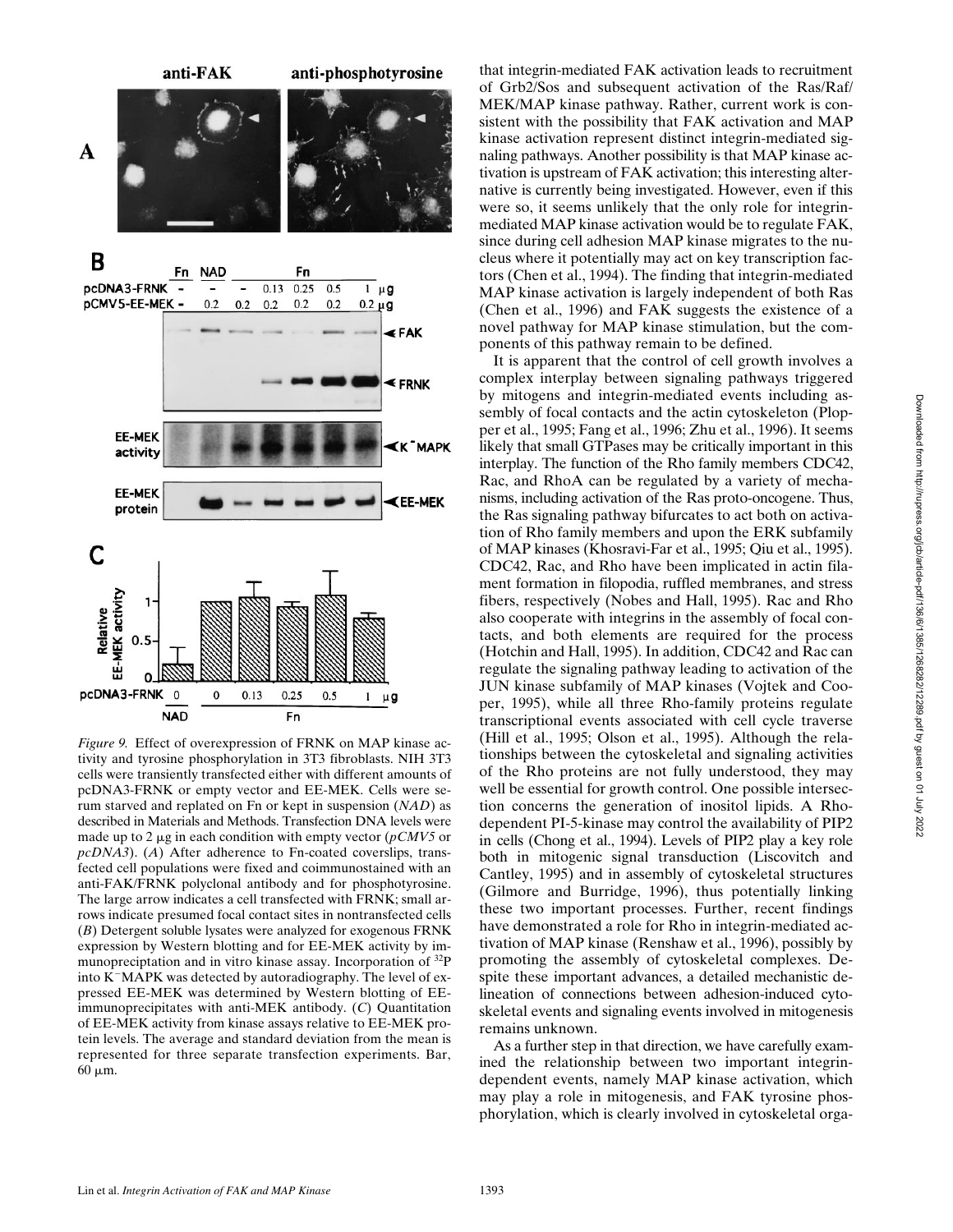nization. Some degree of cytoskeletal assembly is necessary for both FAK tyrosine phosphorylation and MAP kinase activation. Thus, disruption of focal structures and actin filaments with cytochalasin D competely prevents integrinmediated activation of both FAK and MAP kinase (Bockholt and Burridge, 1993; Chen et al., 1994). However, current findings suggest that MAP kinase and FAK may respond to different levels or degrees of cytoskeletal assembly. Integrin-mediated MAP kinase activation seems to be an early, transient event that occurs before cell spreading, while FAK activation occurs concurrently with spreading and is persistent. Our observations on FAK and MAP kinase are consistent with the concept that integrinmediated cell adhesion creates a hierarchy of structural and signaling events (Miyamoto et al., 1995) that can be kinetically and topologically resolved. However, the precise biological and biochemical roles of the individual components of the integrin-regulated structural/signaling hierarchy remain to be determined.

The EEEEYMPME epitope–tagged rat MEK-1 construct (EE-MEK) was kindly provided by Dennis J. Templeton (Case Western Reserve University, Cleveland, OH). A.R. Horwitz (University of Illinois, Urbana, IL) generously provided the chicken  $\beta$ 1 constructs as well as the W1B10 monoclonal antibody.

This work was supported by National Institutes of Health grants GM26065 and HL45100 to R.L. Juliano and HL03299 to L. Romer.

Received for publication 23 August 1996 and in revised form 20 November 1996.

#### *References*

- Agrez, M., A. Chen, R.I. Cone, R. Pytela, and D. Sheppard. 1994. The  $\alpha v \beta 6$  integrin promotes proliferation of colon carcinoma cells through a unique region of the b6 cytoplasmic domain. *J. Cell Biol.* 127:547–556.
- Aota, S., M. Nomizu, and K.M. Yamada. 1994. The short amino acid sequence Pro-His-Ser-Arg-Asn in human fibronectin enhances cell-adhesive function. *J. Biol. Chem.* 269:24756–24761.
- Aruffo, A., I. Stamenkovic, M. Melnick, C.B. Underhill, and B. Seed. 1990. CD44 is the principal cell surface receptor for hyaluronate. *Cell.* 61:1303– 1313.
- Aukhil, I., P. Joshi, Y. Yan, and H.P. Erickson. 1993. Cell and heparin binding domains of the hexabrachion arm identified by tenascin expression proteins. *J. Biol. Chem.* 268:2542–2553.
- Avraham, S., R. London, Y. Fu, S. Ota, D. Hiregowdara, J. Li, S. Jiang, L.M. Pasztor, R.A. White, J.E. Groopman et al. 1995. Identification and characterization of a novel related adhesion focal tyrosine kinase (RAFTK) from magakaryoctes and brain. *J. Biol. Chem.* 270:27742–27751.
- Bachelot, C., L. Rameh, T. Parsons, and L.C. Cantley. 1996. Association of phosphatidylinositol 3-kinase, via SH2 domains of p85, with focal adhesion kinase in polyoma middle t-transformed fibroblasts. *Biochim. Biophys. Acta.* 1311:45–52.
- Bauer, J., J. Varner, C. Schreiner, L. Kornberg, R. Nicholas, and R.L. Juliano. 1993. Functional role of the cytoplasmic domain of the integrin alpha 5 subunit. J. Cell Biol. 122:209–221.
- Birge, R.B., J.E. Fajardo, C. Reichman, S.E. Shoelson, Z. Songyang, L.C. Cantley, and H. Hanafusa. 1993. Identification and characterization of a highaffinity interaction between v-Crk and tyrosine-phosphorylated paxillin in CT10-transformed fibroblasts. *Mol. Cell. Biol.* 13:4648–4656.
- Bockholt, S.B., and K. Burridge. 1993. Cell spreading on extracellular matrix proteins induces tyrosine phosphylation of tensin. *J. Biol. Chem.* 268:14565– 14567.
- Bodwitch, R.D., M. Hariharan, E.F. Tominna, J.W. Smith, K.M. Yamada, E.D. Getzoff, and M.H. Ginsberg. 1994. Identification of a novel integrin binding site in fibronectin: differential utilization by  $\beta$ 3 integrins. *J. Biol. Chem.* 269: 10856–10863.
- Brooks, P.C., A.M.P. Montgomery, M. Rosenfeld, R.A. Reisfeld, T. Hu, G. Klier, and D.A. Cheresh. 1994. Integrin  $\alpha v\beta$ 3 antagonist promote tumor regression by inducing apoptosis of angiogenic blood vessels. *Cell.* 79:1157– 1164.
- Burridge, K., K. Fath, T. Kelly, G. Nuckolls, and C. Turner. 1988. Focal adhesions: transmembrane junctions between the extracellular matrix and the cytoskeleton. *Annu. Rev. Cell Biol.* 4:487–525.
- Burridge, K., C.E. Turner, and L.H. Romer. 1992. Tyrosine phosphorylation of paxillin and pp125FAK accompanies cell adhesion to extracellular matrix: a

role in cytoskeletal assembly. *J. Cell Biol.* 119:893–903.

- Calab, M.B., T.R. Polte, and S.K. Hanks. 1995. Tyrosine phosphorylation of focal adhesion kinase at sites in the catalytic domain regulates kinase activity: a role for src family kinase. *Mol. Cell. Biol.* 15:954–963.
- Chan, B.M., N. Matsuura, Y. Takada, B.R. Zetter, and M.E. Hemler. 1991. In vitro and in vivo consequences of VLA-2 expression on rhabdomyosarcoma cells. *Science (Wash. DC).* 251:1600–1602.
- Chan, B.M., P.D. Kassner, J.A. Schiro, H.R. Byers, T.S. Kupper, and M.E. Hemler. 1992. Distinct cellular functions mediated by different VLA integrin alpha subunit cytoplasmic domains. *Cell.* 68:1051–1060.
- Chen, H.-C., and J.-L. Guan. 1994. Association of focal adhesion kinase with its potential substrate phosphatidylinositol 3-kinase. *Proc. Natl. Acad. Sci. USA.* 91:10148–10152.
- Chen, Q., M.S. Kinch, T.H. Lin, K. Burridge, and R.L. Juliano. 1994. Integrin mediated cell adhesion activates MAP kinases. *J. Biol. Chem.* 269:26602– 26605.
- Chen, H.-C., P.A. Appeddu, J.T. Parsons, J.D. Hildebrand, M.D. Schaller, and J.-L. Guan. 1995. Interaction of FAK with cytoskeletal protein talin. *J. Biol. Chem.* 270:16995–16999.
- Chen, Q., T.H. Lin, C.J. Der, and R.L. Juliano. 1996. Integrin-mediated activation of MEK and MAP kinase is independent of Ras. *J. Biol. Chem.* 271: 18122–18127.
- Chong, L.D., A. Traynor-Kaplan, G.M. Bokoch, and M.A. Schwartz. 1994. The small GTP-binding protein Rho regulates a phosphatidylinositol 4-phos-phate 5-kinase in mammalian cells. *Cell.* 79:507–513.
- Clark, E.A., and J.S. Brugge. 1995. Integrins and signal transduction pathways: the road taken. *Science (Wash. DC).* 286:233–235.
- Clark, E.A., and R.O. Hynes. 1996. Ras activation is necessary for integrinmediated activation of extracellular signal-regulated kinase 2 and cytosolic phospholipase A2 but not for cytoskeletal organization. *J. Biol. Chem.* 271: 14814–14818.
- Clark, E.A., S.J. Shattil, M.H. Ginsberg, J. Bolen, and J.S. Brugge. 1994. Regulation of the protein tyrosine kinase pp72syk by platelet agonists and the integrin alpha<sub>IIb</sub>beta<sub>3</sub>. *J. Biol. Chem.* 269:28859-28864.
- Clarke, A.S., M.M. Lotz, C. Chao, and A.M. Mercurio. 1995. Activation of the p21 pathway of growth arrest and apoptosis by the  $\beta_4$  integrin cytoplasmic domain. *J. Biol. Chem.* 270:22673–22676.
- Egan, S.E., and R.A. Weinberg. 1993. The pathway to signal achievement. *Science (Wash. DC).* 365:781–783.
- Fang, F., G. Orend, N. Watanabe, T. Hunter, and E. Ruoslahti. 1996. Dependence of cyclin-E-CDK2 kinase activity on cell anchorage. *Science (Wash. DC).* 271:499–502.
- Frisch, S.M., and H. Francis. 1994. Disruption of epithelial cell–matrix interactions induces apoptosis. *J. Cell Biol.* 124:619–626.
- Frisch, S.M., K. Vuori, E. Ruoslahti, and P.Y. Chan-Hui. 1996. Control of adhesion-dependent cell survival by focal adhesion kinase. *J. Cell Biol.* 134:793–799.
- Gilmore, A., and L.H. Romer. 1996. Inhibition of FAK signaling in focal adhesion decreases cell motility and proliferation. *Mol. Biol. Cell.* 7:1209–1224.
- Gilmore, A.P., and K. Burridge. 1996. Regulation of vinculin binding talin and actin by phosphatidylinositol-4-5-bisphosphate. *Nature (Lond.).* 381:531–535.
- Guan, J.-L., J.E. Trevithick, and R.O. Hynes. 1991. Fibronectin/integrin interaction induces tyrosine phosphorylation of a 120-kDa protein. *Cell Regul.* 2:951–964.
- Hanks, S.K., M.B. Calalb, M.C. Harper, and S.K. Patel. 1992. Focal adhesion protein-tyrosine kinase phosphorylated in response to cell spreading on fibronectin. *Proc. Natl. Acad. Sci. USA.* 89:8487–8491.
- Hildebrand, J.D., M.D. Schaller, and J.T. Parsons. 1993. Identification of sequences required for the efficient localization of the focal adhesion kinase, pp125FAK, to cellular focal adhesions. *J. Cell Biol.* 123:993–1005.
- Hildebrand, J.D., M.D. Schaller, and J.T. Parsons. 1995. Paxillin, a tyrosine phosphorylated focal adhesion-associated protein binds to the carboxy terminal domain of focal adhesion kinase. *Mol. Biol. Cell.* 6:637–647.
- Hildebrand, J.D., J.M. Taylor, and J.T. Parsons. 1996. An SH3 domain-containing GTPase-activating protein for rho and cdc42 associates with focal adhesion kinase. *Mol. Cell. Biol.* 16:3169–3178.
- Hill, C.S., J. Wynne, and R. Treisman. 1995. The Rho family GTPases RhoA, Rac1, and CDC42Hs regulate transcriptional activation by SRF. *Cell.* 81: 1159–1170.
- Hotchin, N.A., and A. Hall. 1995. The assembly of integrin adhesion complexes requires both extracellular matrix and intracellular rho/rac GTPases. *J. Cell. Biol.* 131:1857–1865.
- Hughes, H.S., J.J. Greenhouse, C.J. Petropoulos, and P. Sutrave. 1987. Adaptor plasmids simplify the insertion of foreign DNA into helper-independent retroviral vectors. *J. Virol.* 61:3004–3012.
- Huhtala, P., M.J. Humphries, J.B. McCarthy, P.M. Tremble, Z. Werb, and C.H. Damsky. 1995. Cooperative signaling by  $\alpha$ 5 $\beta$ 1 integrins and  $\alpha$ 4 $\beta$ 1 integrins regulates metalloproteinase gene expression in fibroblasts adhering to fibronectin. *J. Cell Biol.* 129:867–879.
- Hynes, R.O. 1992. Integrins: versatility, modulation, and signaling in cell adhesion. *Cell.* 69:11–25.
- Illc, D., Y. Furuta, S. Kanazawa, N. Takeda, K. Sobue, N. Nakatsuji, S. Nomura, J. Fujimoto, M. Okada, T. Yamamoto et al. 1995. Reduced cell motility and enhanced focal adhesion contact formation in cells from FAK-deficient mice. *Nature (Lond.).* 377:539–544.
- Juliano, R.L., and S. Haskill, S. 1993. Signal transduction from the extracellular